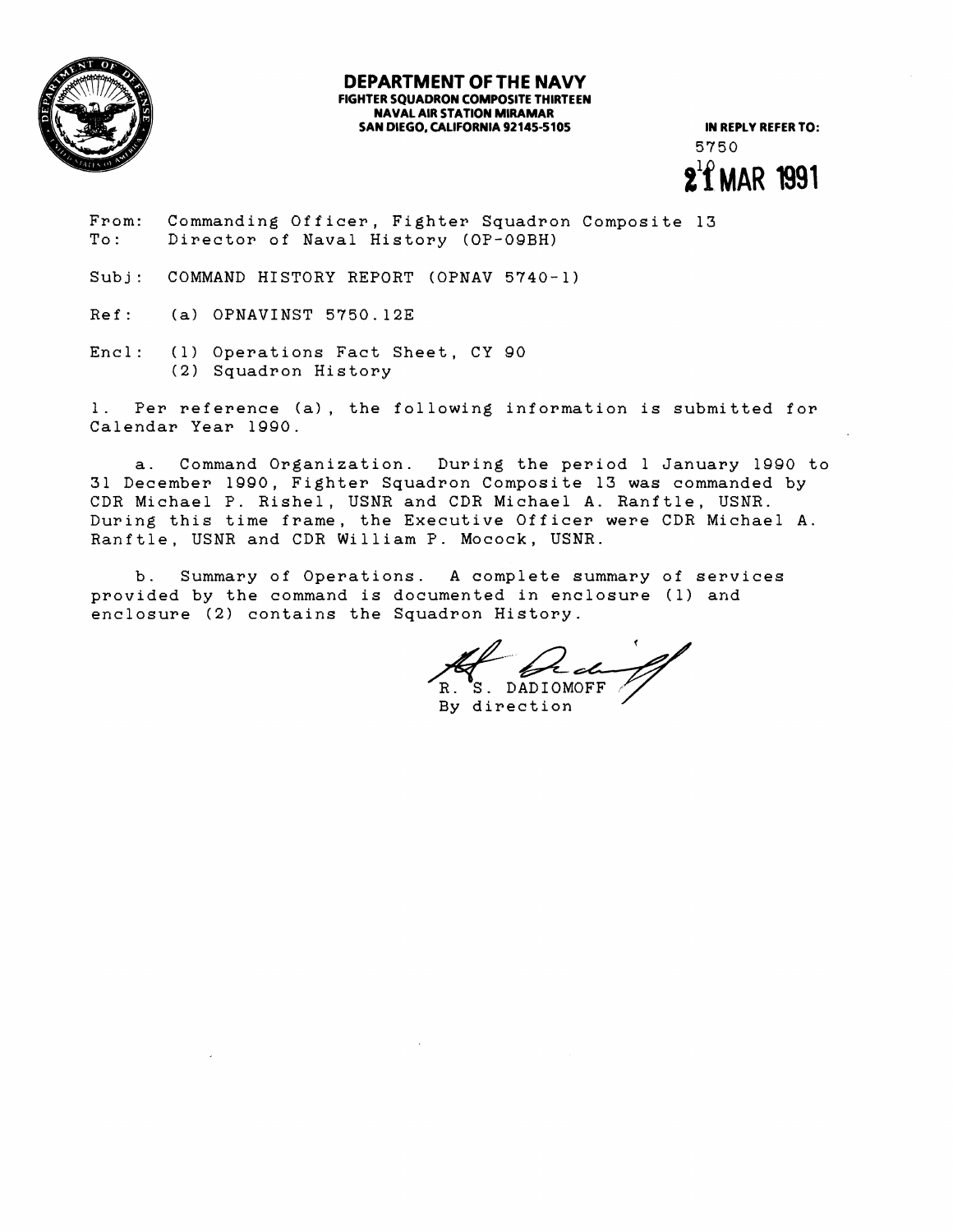OPERATIONS 01 JANUARY 1990 - 31 DECEMBER 1990

1. Flew 5109.0 hours

2. Flew 3356 sorties.

3. 3218 hours and 2027 sorties were in support of fleet surface combatants and squadrons of the U. S. Navy, Air Force, Marine Corps, CNO projects and Canadian Forces.

4. The above support figures represent 63% of total hours and 60% of total sorties.

5. Exceed 27,425 hours accident-free.

6. Detachments: total of 14: 1,274 hours, 930 sorties.

| Dates         | Mission/Host     | Flight Hrs/Sorties |
|---------------|------------------|--------------------|
| $20 - 26$ JAN | $DACT/VF-124$    | 121/91             |
| $28FEB-01MAR$ | $DACT/VF-124$    | 56/46              |
| $11 - 22$ MAR | $DACT/CVW-2$     | 163/103            |
| $31MAR-10APR$ | DACT/CVW-9       | 153/101            |
| $16 - 21$ APR | DACT/VF301 & 302 | 92/54              |
| $05 - 17$ MAY | $DACT/CVWR-20$   | 148/133            |
| $11 - 13$ JUN | $DACT/VF-124$    | 45/29              |
| 03-13 JUL     | DACT/410 SQDN    | 105/86             |
| 28JUL-03AUG   | DACT/CVWR-20     | 77/57              |
| $12 - 17$ AUG | DACT/MAWS        | 44/19              |
| $01 - 12$ OCT | $DACT/CVW-9$     | 122/93             |
| $13 - 17$ NOV | $DACT/VF-302$    | 45/36              |
| $27NOV-01DEC$ | $DACT/VF-124$    | 90/67              |
| $16 - 20$ DEC | DACT/MAWS        | 17/15              |
|               |                  |                    |

Enclosure (1)